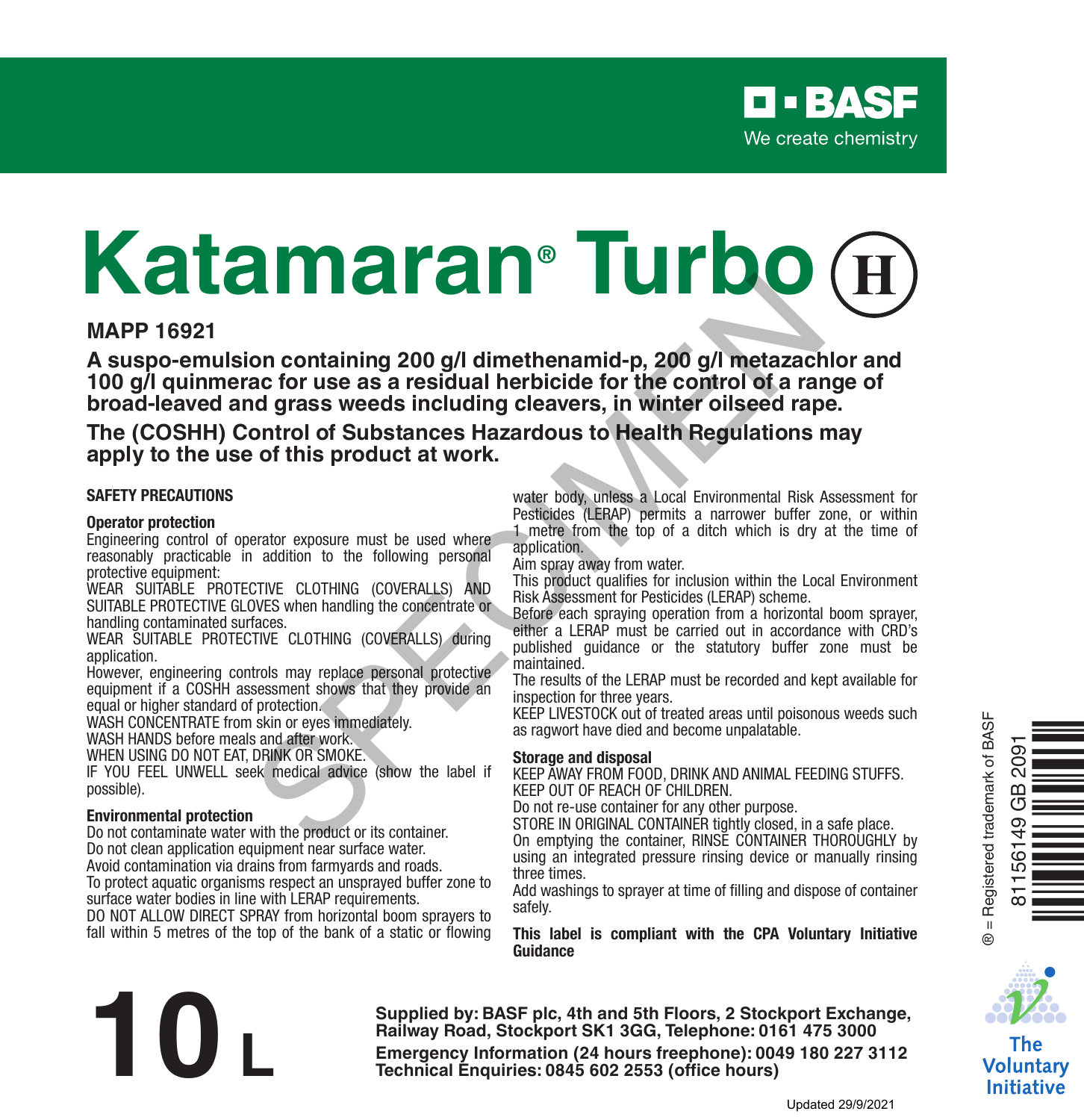# **Katamaran® Turbo**

**A suspo-emulsion containing 200 g/l dimethenamid-p, 200 g/l metazachlor and 100 g/l quinmerac**

# **Warning**

**May cause an allergic skin reaction. Suspected of causing cancer. Very toxic to aquatic life with long lasting effects.**

Do not handle until all safety precautions have been read and understood.

Avoid breathing vapours.

Wear protective gloves and eye/face protection.

IF ON SKIN (or hair): Wash with plenty of soap and water. IF exposed or concerned: Call a POISON CENTRE or doctor/physician.

Dispose of contents/container to a licensed hazardous-waste disposal contractor or collection site except for empty clean containers which can be disposed of as non-hazardous waste. aquatic life with long lasting<br>
until all safety precautions have<br>
understood.<br>
g vapours.<br>
e gloves and eye/face protection.<br>
In:<br>
tents/container to a licensed hazardous-waste<br>
an.<br>
tents/container to a licensed hazardou

**To avoid risks to human health and the environment, comply with the instructions for use.**

**IMPORTANT INFORMATION**

# **FOR USE ONLY AS AN AGRICULTURAL HERBICIDE**

| <b>CROPS:</b>               | Winter oilseed rape                  |
|-----------------------------|--------------------------------------|
| MAXIMUM INDIVIDUAL DOSE:    | l 2.5 I product / ha                 |
| l MAXIMUM TOTAL DOSE:       | 2.5 I product / ha / crop            |
| LATEST TIME OF APPLICATION: | l Before 7th true leaf stage (GS 17) |
| Aquatic Buffer              | 5 metres                             |

# **Other specific restrictions:**

Applications shall be limited to a total dose of not more than 1.0kg metazachlor/ha in a three-year period on the same field.

**READ THE LABEL BEFORE USE. USING THIS PRODUCT IN A MANNER THAT IS INCONSISTENT WITH THE LABEL MAY BE AN OFFENCE. FOLLOW THE CODE OF PRACTICE FOR USING PLANT PROTECTION PRODUCTS.**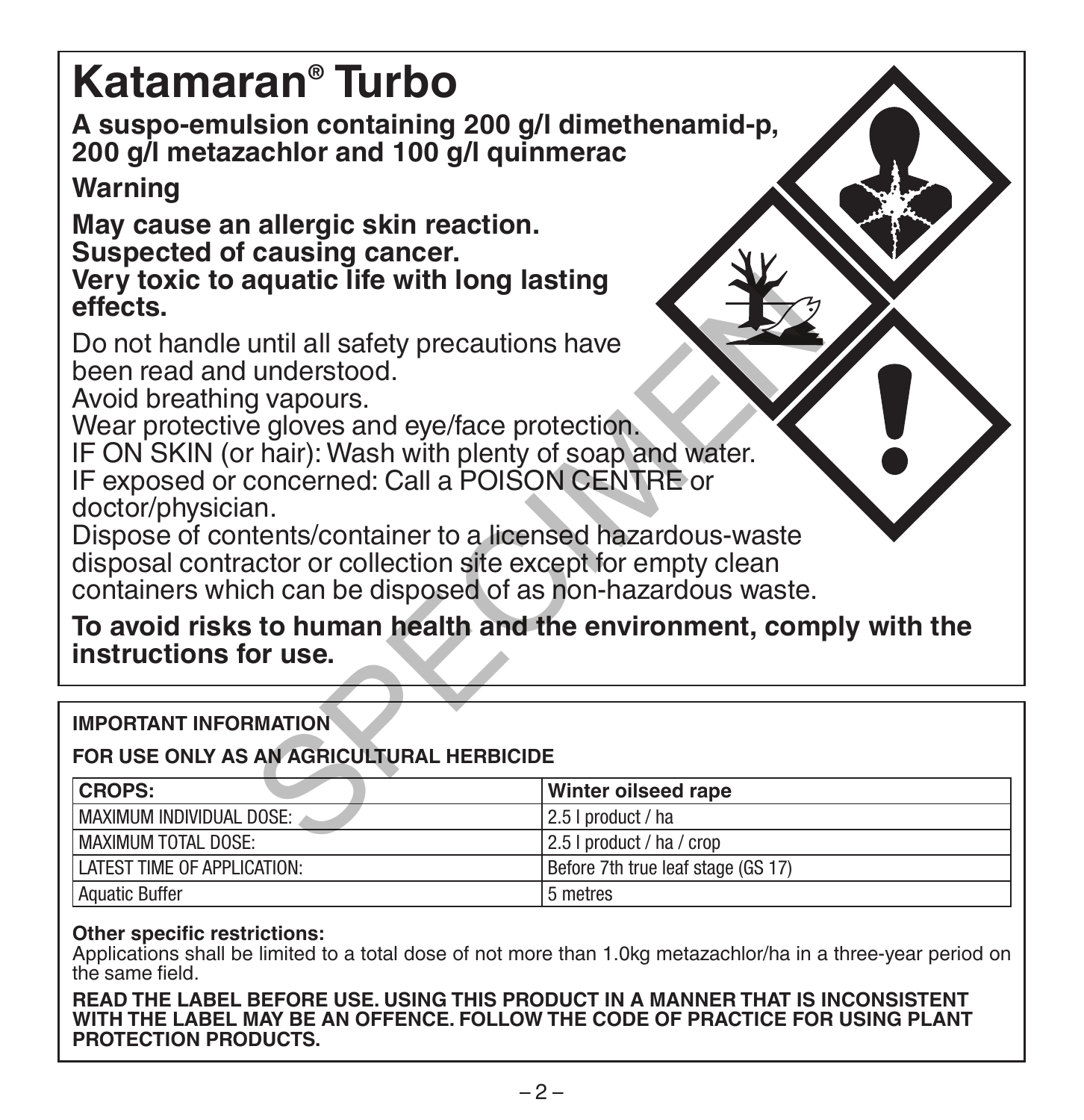# **COMPANY ADVISORY INFORMATION**

This section is not part of the Product Label under Regulation (EC) No 1107/2009 and provides additional advice on product use.

**Water protection:**





This product contains **metazachlor** and **quinmerac,** plus dimethenamid-p, and is therefore included in the "**OSR Herbicides? Think Water**" stewardship campaign.

BASF have developed the **wHen2gO** smart tool for water stewardship. To download wHen2gO please see www.agricentre.basf.co.uk. Following the guidance of **wHen2gO** will help to reduce the risk to water. Alternatively, the following closed periods for application apply:<br>• Avoid use of metazachlor or quinmerac after 30th September and do not use after 15th October.

- 
- In high risk areas (drained fields in Safeguard Zones) do not use metazachlor or quinmerac after 30th September.

For further information, see www.agricentre.basf.co.uk and www.osrherbicides.org.uk or telephone BASF on 0845 602 2553.

# **DIRECTIONS FOR USE**

IMPORTANT: This information is approved as part of the Product Label. All instructions within this section must be read carefully in order to obtain safe and successful use of this product.

Katamaran Turbo is a residual herbicide that can be used on all varieties of winter oilseed rape for the control of a range of broad leaved and grass weeds.

# **Restrictions/Warnings**

When Katamaran Turbo is applied pre-emergence, it is important for crop safety to ensure physical separation of the herbicide from the seed. Ensure that the seed is well covered with soil to a depth of 15 mm. With direct drilled crops, harrow across the slits to cover the seed before spraying. Is metazachior and quinmerac, plus dimethenamid-p, and is<br>
se? Think Water" stewardship campaign.<br>
ded the when2gO smart tool for water stewardship. To downlo<br>
chast.co.uk. Following the guidance of wHen2gO will help<br>
the

Do not disturb the soil after application.

Do not apply to broadcast crops until the crop has attained the two fully expanded cotyledon growth stage.

Katamaran Turbo is suitable for use on all soil types as defined by Soil Texture (85) System, except sands and very light soils and soils containing more than 10% organic matter.

Do not apply to stony soils; i.e. stones, flints or chalk readily visible on surface. On brashy and stony soils, Katamaran Turbo may cause some reduction in crop vigour and/or plant stand.

Do not apply to cloddy seedbeds. Seedbeds must have a fine, firm tilth for optimum weed control. Loose or cloddy seedbeds must be consolidated prior to application.

Do not apply when heavy rain is forecast and do not use on waterlogged soil or soils prone to waterlogging. Crop thinning or reductions in crop vigour can occur if there is very wet weather after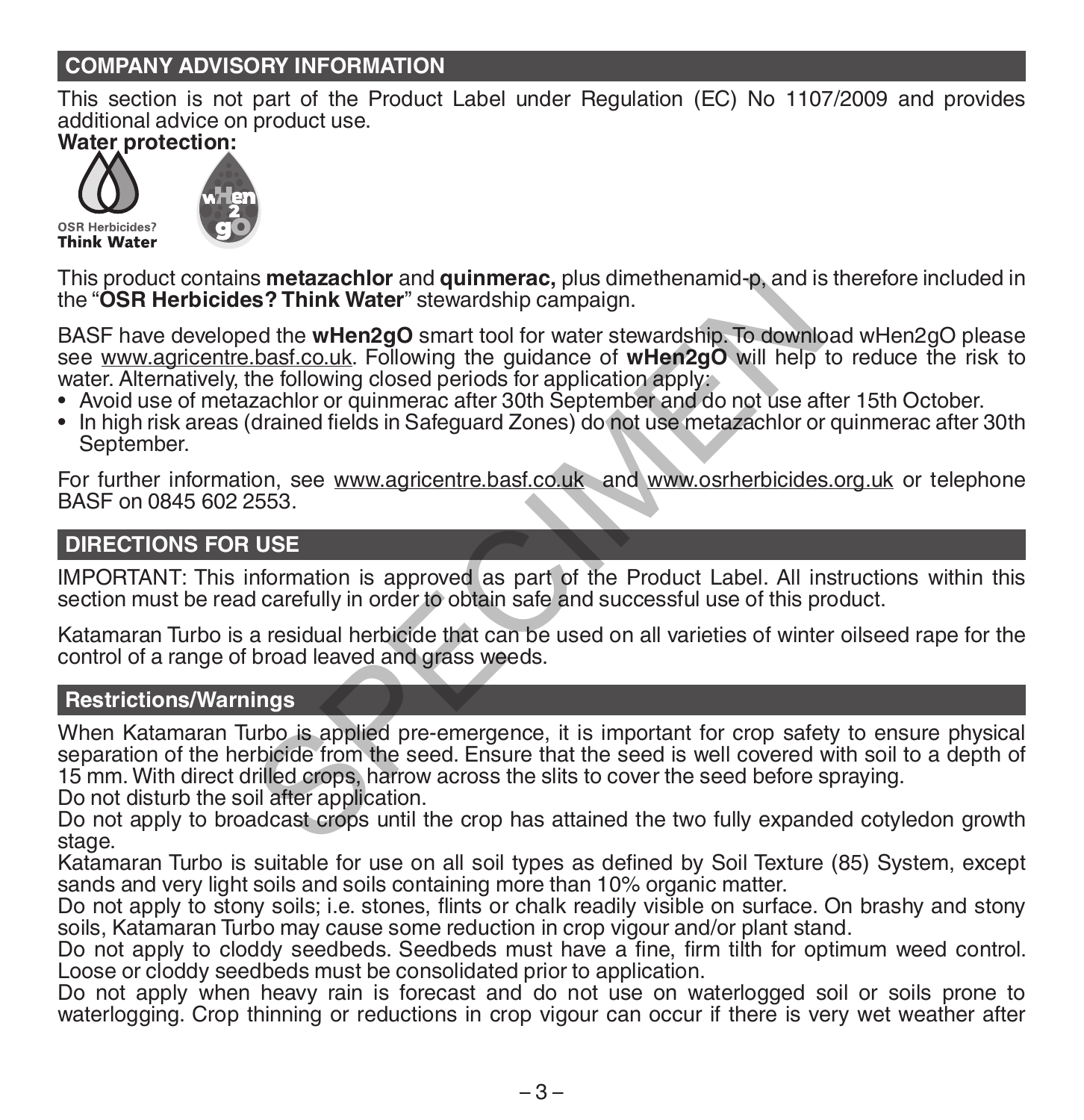application. Where a crop check has occurred, this normally grows out after a few weeks and yields are normally unaffected.

Soil moisture is required for effective weed control via root uptake. Residual control may be reduced under prolonged dry conditions.

Weeds germinating from depth may not be controlled.

Do not apply Katamaran Turbo to crops suffering from stress, which may be caused, for example, by pests, disease, waterlogging, poor seedbed conditions or previous chemical treatment.

Under frosty conditions a transient scorch may occur.

#### **Extreme care should be taken to avoid damage by drift onto plants outside the target area.**

Care should be taken to avoid overlap of spray swaths.

#### **Weed control**

| Care should be taken to avoid overlap of spray swaths.                                                                                                                                                                                                                                                                                             |                                                                                                                                                                                                        |                                                              |  |  |
|----------------------------------------------------------------------------------------------------------------------------------------------------------------------------------------------------------------------------------------------------------------------------------------------------------------------------------------------------|--------------------------------------------------------------------------------------------------------------------------------------------------------------------------------------------------------|--------------------------------------------------------------|--|--|
| To reduce the risk of movement of Katamaran Turbo to water:-<br>a. On clay soils, create a fine, consolidated seedbed to slow the downward movement of water.<br>b. Do not apply Katamaran Turbo to dry soil. Moist soils have fewer and smaller cracks.<br>c. Do not apply Katamaran Turbo if heavy rain is forecast, wait until after the event. |                                                                                                                                                                                                        |                                                              |  |  |
| <b>Weed control</b>                                                                                                                                                                                                                                                                                                                                |                                                                                                                                                                                                        |                                                              |  |  |
| seedbeds.                                                                                                                                                                                                                                                                                                                                          | Katamaran Turbo is taken up via cotyledons and roots and takes maximum affect before, or shortly<br>after, weed emergence. Optimum results are obtained from applications made to fine, firm and moist |                                                              |  |  |
| Susceptibility of weeds to single applications of Katamaran Turbo.                                                                                                                                                                                                                                                                                 |                                                                                                                                                                                                        |                                                              |  |  |
|                                                                                                                                                                                                                                                                                                                                                    | <b>Application</b><br>pre-emergence of weed<br>$2.5$ l/ha                                                                                                                                              | <b>Application</b><br>post-emergence of weed<br>$2.5$ $I/ha$ |  |  |
|                                                                                                                                                                                                                                                                                                                                                    | Weed susceptibility rating                                                                                                                                                                             | Maximum susceptible growth stage<br>of weed                  |  |  |
| <b>Weed species</b>                                                                                                                                                                                                                                                                                                                                | <b>Rating</b>                                                                                                                                                                                          | <b>Rating</b>                                                |  |  |
| <b>Black-grass</b>                                                                                                                                                                                                                                                                                                                                 | <b>MS</b>                                                                                                                                                                                              | 1 true leaf (MR)                                             |  |  |
| Chickweed, Common                                                                                                                                                                                                                                                                                                                                  | S                                                                                                                                                                                                      | 2 true lvs                                                   |  |  |
| <b>Cleavers</b>                                                                                                                                                                                                                                                                                                                                    | S                                                                                                                                                                                                      | 2 Whorls                                                     |  |  |
| Crane's-bill, Cut-leaved                                                                                                                                                                                                                                                                                                                           | S                                                                                                                                                                                                      | Cotyledon                                                    |  |  |
| Crane's-bill, Round-leaved                                                                                                                                                                                                                                                                                                                         | S                                                                                                                                                                                                      | Cotyledon                                                    |  |  |
| Crane's-bill. Small-flowered                                                                                                                                                                                                                                                                                                                       | S                                                                                                                                                                                                      | Cotyledon                                                    |  |  |
| Dead-nettle, Red                                                                                                                                                                                                                                                                                                                                   | S                                                                                                                                                                                                      | Cotyledon (MS)                                               |  |  |
| <b>Fat Hen</b>                                                                                                                                                                                                                                                                                                                                     | S                                                                                                                                                                                                      | Pre-em                                                       |  |  |
| Forget-me-not, Field                                                                                                                                                                                                                                                                                                                               | <b>MS</b>                                                                                                                                                                                              | Pre-em                                                       |  |  |
| Groundsel, Common                                                                                                                                                                                                                                                                                                                                  | S                                                                                                                                                                                                      | Pre-em                                                       |  |  |
| Mayweed, Scented                                                                                                                                                                                                                                                                                                                                   | S                                                                                                                                                                                                      | Pre-em                                                       |  |  |

#### **Susceptibility of weeds to single applications of Katamaran Turbo.**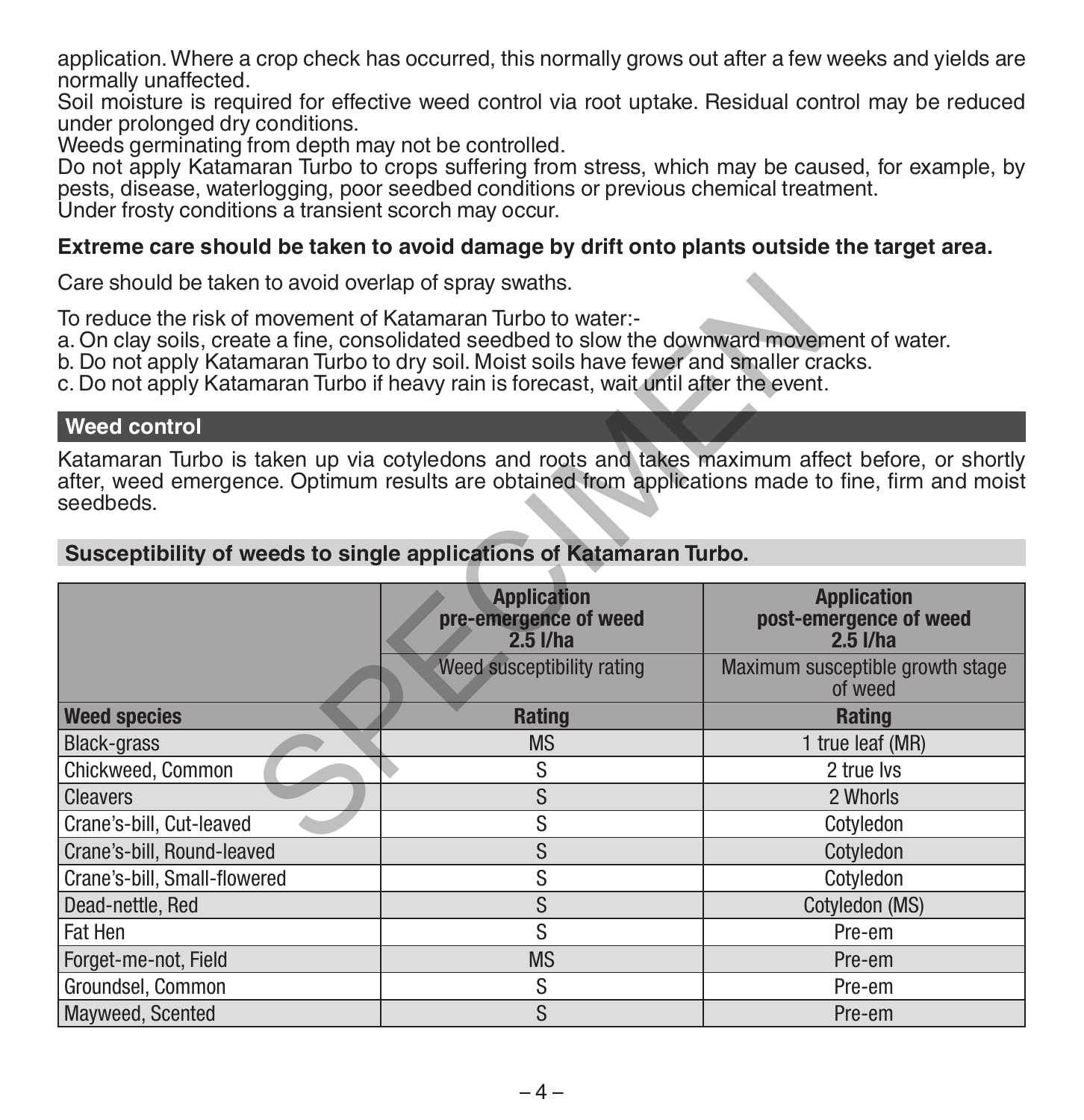|                                                                                                                                                                                                                                                                                                                                                                                                                                  | <b>Application</b><br>pre-emergence of weed<br>$2.5$ $I/ha$ | <b>Application</b><br>post-emergence of weed<br>$2.\overline{5}$ I/ha                                                                                                                                                                                                                                                                                                                                                                                                                                                         |  |  |
|----------------------------------------------------------------------------------------------------------------------------------------------------------------------------------------------------------------------------------------------------------------------------------------------------------------------------------------------------------------------------------------------------------------------------------|-------------------------------------------------------------|-------------------------------------------------------------------------------------------------------------------------------------------------------------------------------------------------------------------------------------------------------------------------------------------------------------------------------------------------------------------------------------------------------------------------------------------------------------------------------------------------------------------------------|--|--|
|                                                                                                                                                                                                                                                                                                                                                                                                                                  | Weed susceptibility rating                                  | Maximum susceptible growth stage<br>of weed                                                                                                                                                                                                                                                                                                                                                                                                                                                                                   |  |  |
| <b>Weed species</b>                                                                                                                                                                                                                                                                                                                                                                                                              | <b>Rating</b>                                               | <b>Rating</b>                                                                                                                                                                                                                                                                                                                                                                                                                                                                                                                 |  |  |
| Pansy, Field                                                                                                                                                                                                                                                                                                                                                                                                                     | <b>MR</b>                                                   | Pre-em                                                                                                                                                                                                                                                                                                                                                                                                                                                                                                                        |  |  |
| Poppy, Common                                                                                                                                                                                                                                                                                                                                                                                                                    | S                                                           | Pre-em                                                                                                                                                                                                                                                                                                                                                                                                                                                                                                                        |  |  |
| Shepherd's-purse                                                                                                                                                                                                                                                                                                                                                                                                                 | S                                                           | 2 true leaf (MS)                                                                                                                                                                                                                                                                                                                                                                                                                                                                                                              |  |  |
| Sowthistle, Field                                                                                                                                                                                                                                                                                                                                                                                                                | S                                                           | Pre-em                                                                                                                                                                                                                                                                                                                                                                                                                                                                                                                        |  |  |
| Speedwell, Common Field                                                                                                                                                                                                                                                                                                                                                                                                          | $\overline{s}$                                              | 2 true lvs                                                                                                                                                                                                                                                                                                                                                                                                                                                                                                                    |  |  |
| Speedwell, Ivv-leaved                                                                                                                                                                                                                                                                                                                                                                                                            | S                                                           | Pre-em                                                                                                                                                                                                                                                                                                                                                                                                                                                                                                                        |  |  |
| S = Susceptible<br>MS = Moderately Susceptible<br>MR = Moderately Resistant<br>$R =$ Resistant<br>Pre-em = Pre-emergence of weed<br><b>Resistance Management</b>                                                                                                                                                                                                                                                                 |                                                             |                                                                                                                                                                                                                                                                                                                                                                                                                                                                                                                               |  |  |
| <b>GROUP</b>                                                                                                                                                                                                                                                                                                                                                                                                                     | 15<br>4                                                     | <b>HERBICIDES</b>                                                                                                                                                                                                                                                                                                                                                                                                                                                                                                             |  |  |
| Strains of some annual grasses (e.g. black-grass, wild-oats, and Italian rye-grass) have developed<br>resistance to herbicides, which may lead to poor control. A strategy for preventing and managing<br>such resistance should be adopted. Guidelines have been produced by the Weed Resistance Action<br>Group (WRAG) and copies are available from the HGCA, CPA, your distributor, crop adviser or product<br>manufacturer. |                                                             |                                                                                                                                                                                                                                                                                                                                                                                                                                                                                                                               |  |  |
| be adhered to. Follow WRAG quidelines.                                                                                                                                                                                                                                                                                                                                                                                           |                                                             | Repeated use of herbicides with the same mode of action can increase the risk of strains of weeds<br>developing resistance to these compounds, leading to poor control. In order to minimise the risk, a<br>strategy for preventing and managing such resistance should be adopted. Use products with different<br>modes of action and from different chemical groups in sequence or tank-mix, in conjunction with<br>effective cropping rotation and cultivation techniques. In all cases the recommended rate of use should |  |  |

# **Key elements of the resistance management strategy for Katamaran Turbo:**

- Always follow WRAG guidelines for preventing and managing herbicide resistant weeds.
- Maximise the use of cultural control measures wherever possible (e.g. crop rotation, ploughing, stale<br>seedbeds, delaved drilling, etc),
- Use tank mixes or sequences of effective herbicides with different modes of action within individual crops, or successive crops.
- For the control of herbicide resistant grass weeds, always use Katamaran Turbo in sequence with other effective graminicides with different modes of action.
- Monitor fields regularly and investigate the reasons for any poor control.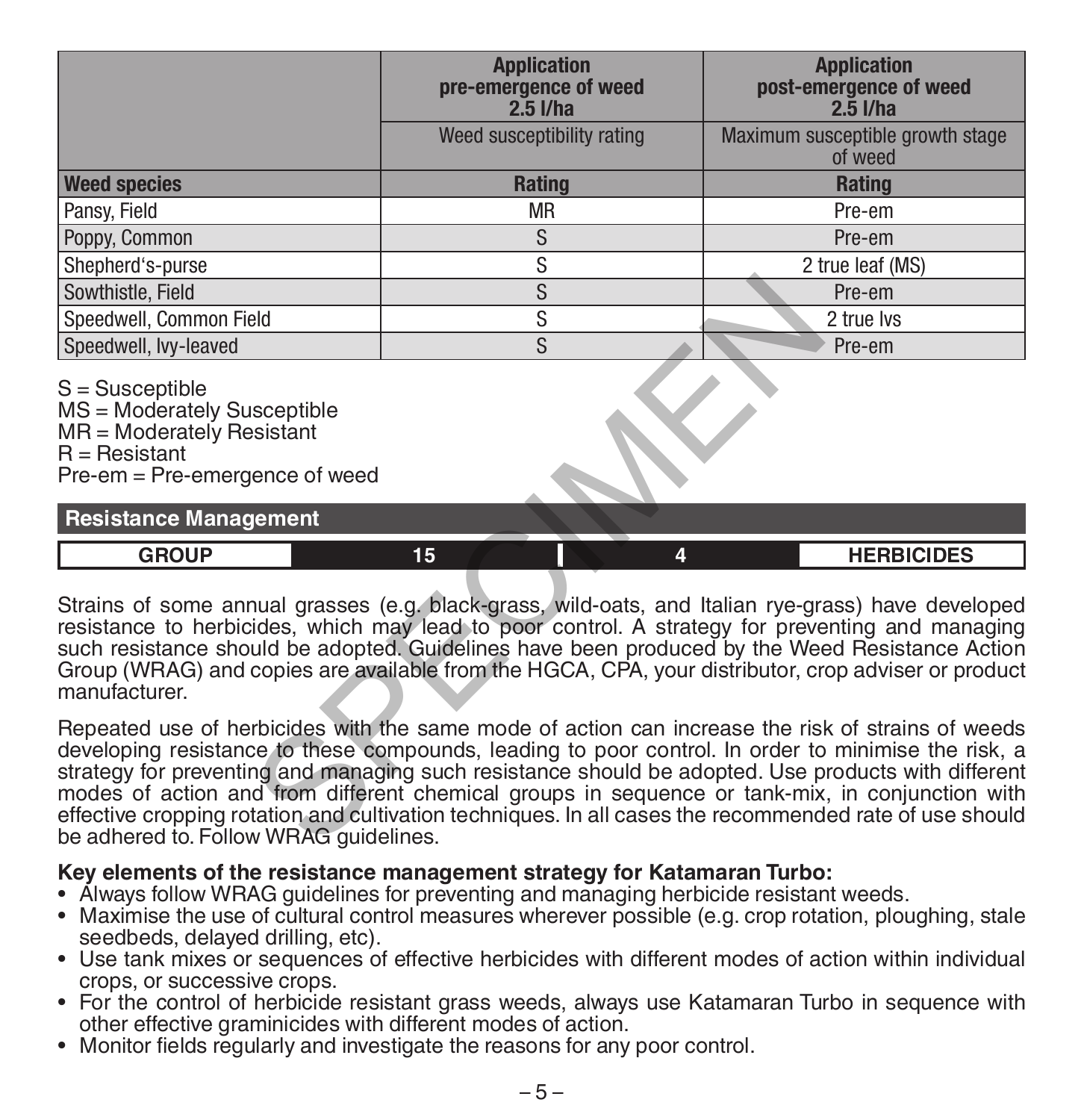# **Crop Specific Information**

Katamaran Turbo can be used on all varieties of winter oilseed rape.

# **Time of application**

Katamaran Turbo may be applied pre- or post-emergence of the crop but for optimum activity application must be pre-emergence or early post-emergence of the weeds.

## **Extreme care must be taken to avoid spray drift onto non-crop plants outside the target area.**

### **Pre-crop emergence** applications:-

- should be made before the crop seed chits, which in optimum conditions may occur within 48 hours of drilling.
- should only be made on medium and heavy soils (as defined by the ADAS Soil Texture (85) System).

DO NOT USE Katamaran Turbo pre-crop emergence when any of the following conditions apply:-<br>• When crop has been broadcast.

- 
- The crop seed has started to germinate (i.e. 48 hours after drilling)
- Seed is not covered with 15 mm of soil;
- When heavy rain is forecast;
- Dry, cloddy or open seedbeds;
- Late drilled crops as a guide these are crops drilled later than the first week in September in Northern England and Scotland and later than mid-September in the rest of the UK; efore the crop seed chits, which in optimum conditions may<br>ade on medium and heavy soils (as defined by the ADAS Soil<br>naran Turbo pre-crop emergence when any of the following co<br>een broadcast.<br>s started to germinate (i.e.
- Stony soils, i.e. stones, flints or chalk are readily visible on the soil surface.

**Post-crop emergence** applications can be made in the following circumstances:

- When the majority of the crop has two fully expanded cotyledons and up to the sixth true leaf growth stage (GS 16):
- On light, medium and heavy soils (as defined by the ADAS Soil Texture (85) System);
- When seedbed conditions are not ideal for pre-emergence use;
- When the seed is not covered with 15 mm of soil (as with broadcast crops);
- To light, stony, brashy or gravely soils, particularly if heavy rainfall was forecast for the period following drilling;
- When late-drilled crops are to be treated.

# **Rate of application**

Apply 2.5 litres/hectare Katamaran Turbo in a recommended water volume of 200 litres of water per hectare.

#### Qualified recommendation

Katamaran Turbo may be applied at 2.5 l/ha in 100 litres of water per hectare however this recommendation has not been supported by effectiveness or crop safety data.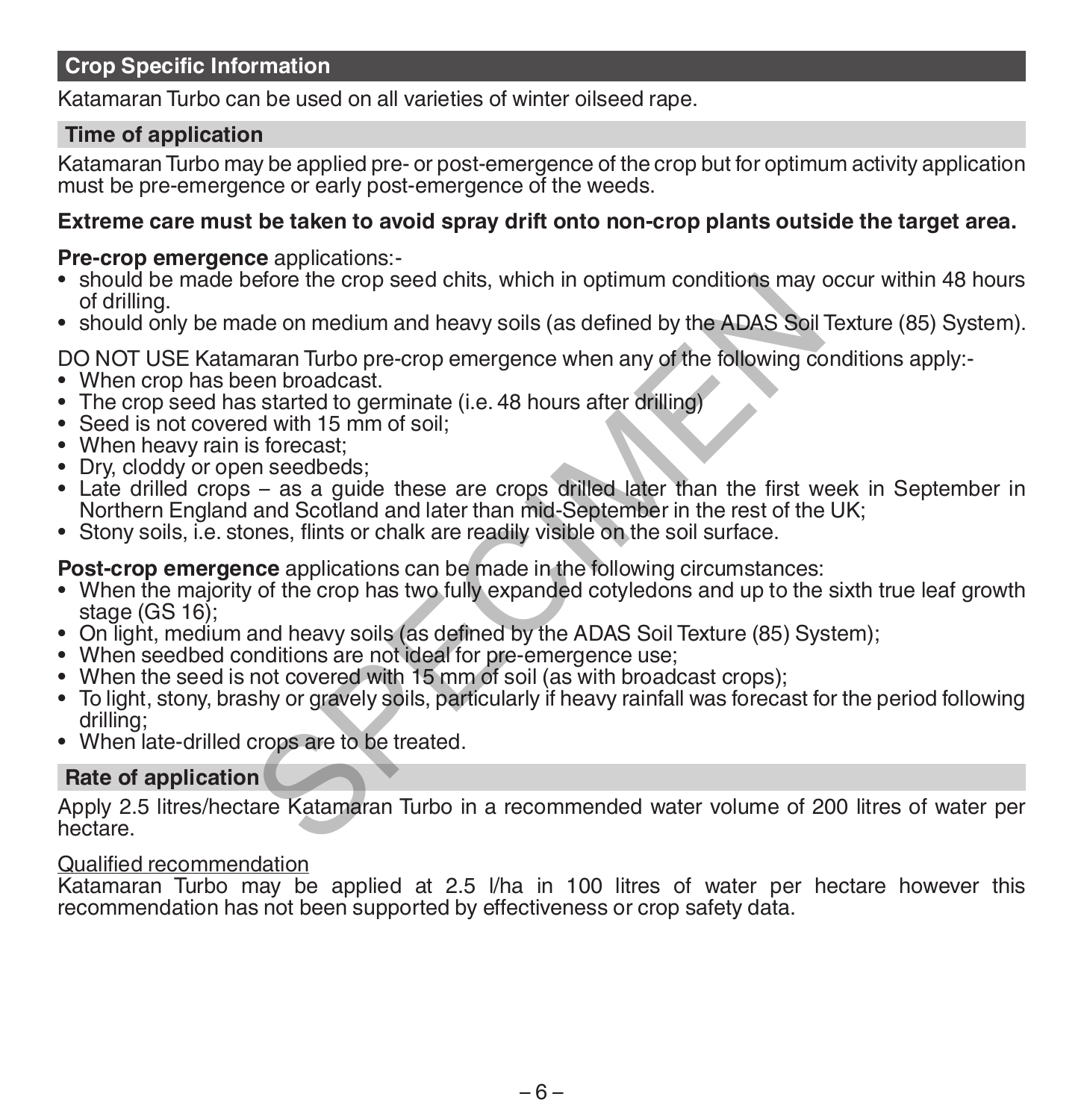# **Following Crops**

#### **Following crops after normally harvested winter oilseed rape**

Any crop can follow normally harvested winter oilseed rape treated with Katamaran Turbo. Ploughing is not essential before sowing a following cereal crop, but is required for all other crops.

#### **Re-drilling due to crop failure**

In the event of crop failure, the following crops may be sown after cultivating to a depth of at least 15 cm:

# **Re-drilling the same autumn:** Winter wheat (excluding durum).<br> **Re-drilling the following spring:** Cereals (excluding durum wheat

**Re-drilling the following spring:** Cereals (excluding durum wheat), spring oilseed rape, peas and field beans.

# **Mixing and Application**

## **Mixing**

Never prepare more spray solution than is required.

Fill the spray tank three quarters full with water and start the agitation.

To ensure thorough mixing of the product, invert the container several times before opening.

Add the required quantity of Katamaran Turbo to the spray tank while re-circulating.

Fill up the tank with water and continue agitation until spraying is completed.

On emptying the product container, rinse container thoroughly by using an integrated pressure rinsing device or manually rinsing three times. wine wheat (excluding durin<br>wing spring:<br>the detail of the product, invert when the adjitation.<br>the product are quarters full with water and start the agitation.<br>the mixing of the product, invert the container several time

Add washings to sprayer at time of filling and dispose of container safely.

## **Application**

Katamaran Turbo should be applied in a recommended water volume of 200 litres/ hectare. Apply as a MEDIUM spray, as defined by BCPC.

#### **Tank cleaning**

Wash sprayer thoroughly immediately after use, using clean water and following the sprayer cleaning guidance provided by the equipment manufacturer.

#### **Compatibility**

For details of compatibilities contact your distributor, local BASF representative or the BASF Technical Services Hotline: 0044 845 602 2553.

#### **Trade Mark Acknowledgments**

None listed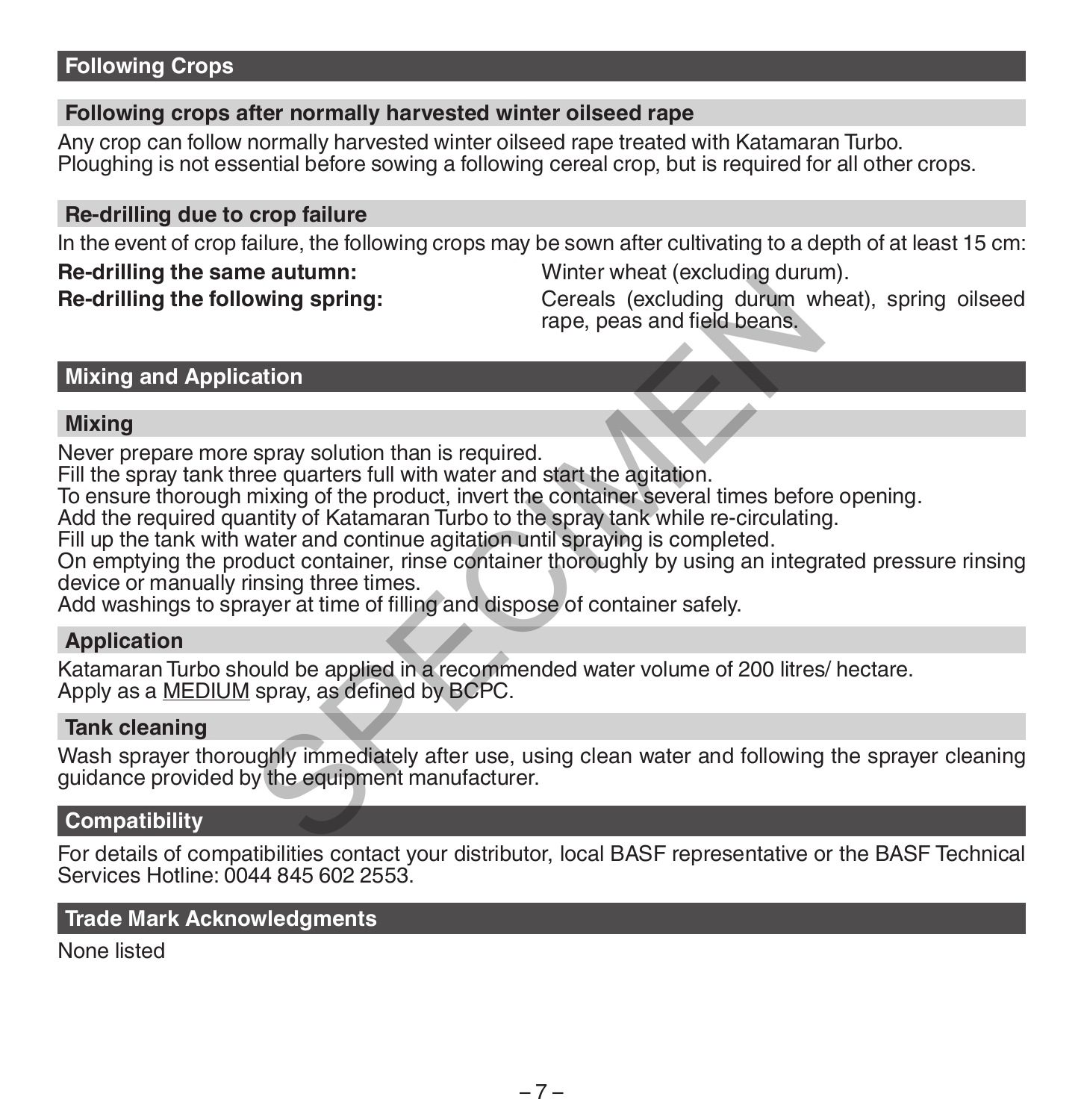# **The following does not form part of the authorised label text.**

With many products there is a general risk of resistance developing to the active ingredients. For this reason a change in activity cannot be ruled out. It is generally impossible to predict with certainty how resistance may develop because there are so many crop and use connected ways of influencing this. We therefore have to exclude liability for damage or loss attributable to any such resistance that may develop. To help minimise any loss in activity the BASF recommended rate should in all events be adhered to.

Numerous, particularly regional or regionally attributable, factors can influence the activity of the product. Examples include weather and soil conditions, crop plant varieties, crop rotation, treatment times, application amounts, admixture with other products, appearance of organisms resistant to active ingredients and spraying techniques. Under particular conditions a change in activity or damage to plants cannot be ruled out. The manufacturer or supplier is therefore unable to accept any liability in such circumstances. All goods supplied by us are of high grade and we believe them to be suitable, but as we cannot exercise control over their mixing or use or the weather conditions during and after application, which may affect the performance of the material, all conditions and warranties, statutory or otherwise, as to the quality or fitness for any purpose of our goods are excluded and no responsibility will be accepted by us for any damage or injury whatsoever arising from their storage, handling, application or use; but nothing should be deemed to exclude or restrict any liability upon us which cannot be excluded or restricted under the provisions of the Unfair Contract Terms Act 1977 or any similar applicable law. nouting, authorite with other protoucle, appearance or originalized to a control and paying techniques. Under particular conditions a change in ed out. The manufacturer or supplier is therefore unable to child goods suppli

# **Section 6 of the Health and Safety at Work Act**

# **Additional Product Safety Information**

The product label provides information on a specific pesticidal use of the product; do not use otherwise, unless you have assessed any potential hazard involved, the safety measures required and that the particular use has "off-label" approval or is otherwise permitted under the Plant Protection Product Regulations (EC) No 1107/2009.

The information on this label is based on the best available information including data from test results.

# **Safety Data Sheet**

To access the Safety Data Sheet for this product scan the QR code or use the weblink below:



agricentre.basf.co.uk/Katamaran-Turbo/MSDS

Alternatively, contact your supplier.